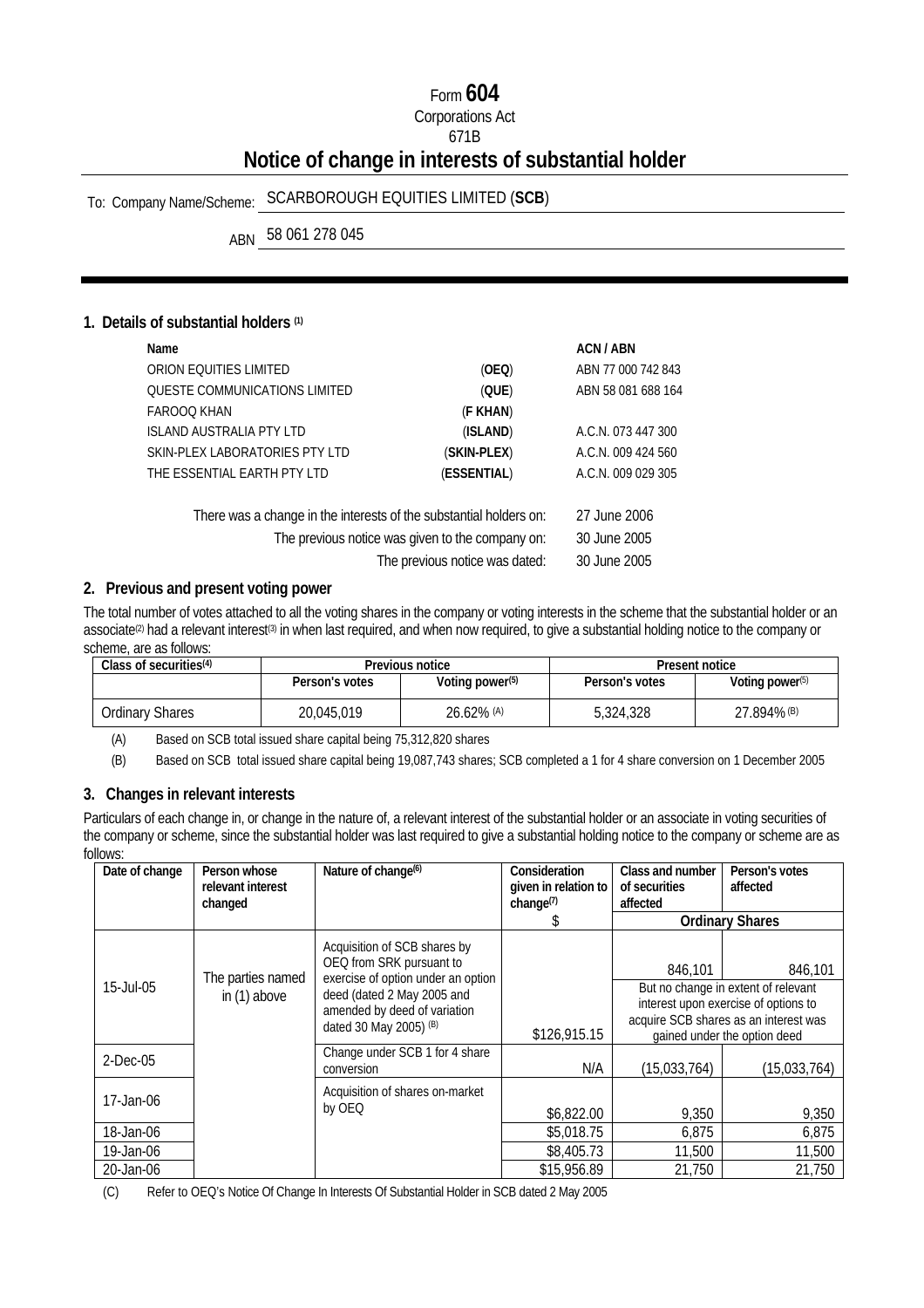| Date of change | Person whose<br>relevant interest<br>changed | Nature of change <sup>(6)</sup> | Consideration<br>given in relation to<br>change <sup>(7)</sup> | Class and number<br>of securities<br>affected | Person's votes<br>affected |
|----------------|----------------------------------------------|---------------------------------|----------------------------------------------------------------|-----------------------------------------------|----------------------------|
| 25-Jan-06      | The parties named                            | Acquisition of shares on-       |                                                                |                                               |                            |
|                | in (1) above                                 | market by OEQ                   | \$4,096.63                                                     | 5,435                                         | 5,435                      |
| 31-Jan-06      |                                              |                                 | \$2,826.56                                                     | 3,750                                         | 3,750                      |
| 26-Apr-06      |                                              | Issue to OEQ under SCB          |                                                                |                                               |                            |
|                |                                              | Dividend Reinvestment Plan      | \$121,677.44                                                   | 154,413                                       | 154,413                    |
|                |                                              | Acquisition of shares on-       |                                                                |                                               |                            |
| 15-May-06      |                                              | market by OEQ                   | \$1,916.83                                                     | 2,201                                         | 2,201                      |
| 16-May-06      |                                              |                                 | \$1,750.56                                                     | 2,084                                         | 2,084                      |
| 17-May-06      |                                              |                                 | \$42.00                                                        | 50                                            | 50                         |
| 18-May-06      |                                              |                                 | \$3,465.00                                                     | 4,125                                         | 4,125                      |
| 19-May-06      |                                              |                                 | \$4,015.00                                                     | 4,750                                         | 4,750                      |
| 21-Jun-06      |                                              |                                 | \$2,358.50                                                     | 2,650                                         | 2,650                      |
| 22-Jun-06      |                                              |                                 | \$458.35                                                       | 515                                           | 515                        |
| 26-Jun-06      |                                              |                                 | \$28,771.63                                                    | 31,832                                        | 31,832                     |
| 27-Jun-06      |                                              |                                 | \$5,653.12                                                     | 6,250                                         | 6,250                      |
| 28-Jun-06      |                                              |                                 | \$3,391.88                                                     | 3,750                                         | 3,750                      |
| 29-Jun-06      |                                              |                                 | \$9,373.33                                                     | 10,363                                        | 10,363                     |
| 30-Jun-06      |                                              |                                 | \$21,775.84                                                    | 24,075                                        | 24,075                     |
| 5-Jul-06       |                                              |                                 | \$6,652.59                                                     | 7,355                                         | 7,355                      |

### **4. Present relevant interests**

Particulars of each relevant interest of the substantial holder in voting securities after the change are as follows:

| Holder of relevant interest | Nature of relevant interest <sup>(7)</sup>                                                                                                                                    | Class and number<br>of securities |
|-----------------------------|-------------------------------------------------------------------------------------------------------------------------------------------------------------------------------|-----------------------------------|
|                             |                                                                                                                                                                               | <b>Ordinary Shares</b>            |
| <b>OEQ</b>                  | Legal and beneficial holder of shares acquired on market on ASX                                                                                                               |                                   |
| <b>OUE</b>                  | Taken under section 608(3)(b) of the Corporations Act to have a relevant<br>interest in securities in which OEQ has a relevant interest by reason of<br>having control of OEQ |                                   |
| F KHAN                      |                                                                                                                                                                               | 5,324,328                         |
| <b>ISLAND</b>               | Taken under section 608(3)(a) of the Corporations Act to have a relevant<br>interest in securities in which QUE has a relevant interest by reason of                          |                                   |
| SKIN-PLEX                   | having voting power above 20% in QUE                                                                                                                                          |                                   |
| ESSENTIAL                   |                                                                                                                                                                               |                                   |

## **5. Changes in association**

The persons who have become associates<sup>(2)</sup> of, ceased to be associates of, or have change the nature of their association<sup>(9)</sup> with, the substantial holder in relation to voting interests in the company or scheme are as follows:

| Name                             | <b>IADCN</b><br><br>$\mathbf{r}$<br><b>ACN/AR</b><br>* applicable)<br>(If<br>.NC | <b>Nature</b><br>accociation<br>$\sim$<br>associalion<br>ັບເ |
|----------------------------------|----------------------------------------------------------------------------------|--------------------------------------------------------------|
| NO<br>. APPL.<br>≘ABL∟<br>$\sim$ |                                                                                  |                                                              |